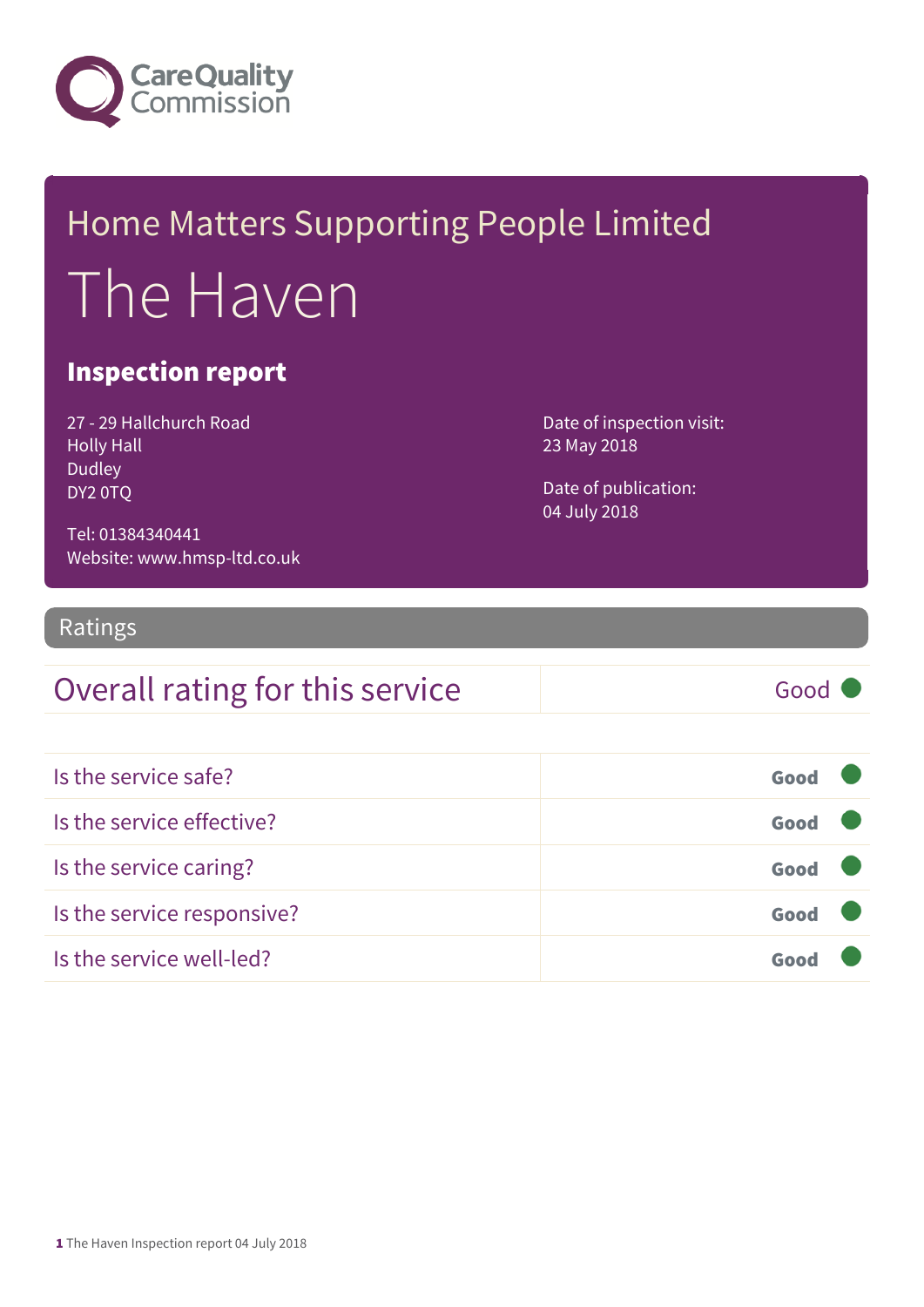#### Summary of findings

#### Overall summary

The Haven is a domiciliary care agency. It provides personal care to three people, one person living in their own home, one person who has a tenancy agreement with an external organisation and one person living within a property owned by the provider.

The inspection took place on 23 May 2018 and was announced. This was the first inspection.

There was a registered manager in post; however they were unavailable at the time of the inspection. A registered manager is a person who has registered with the Care Quality Commission to manage the service. Like registered providers, they are 'registered persons'. Registered persons have legal responsibility for meeting the requirements in the Health and Social Care Act 2008 and associated Regulations about how the service is run.

People felt safe when cared for by staff who came into their homes. Staff were aware of any potential risks and how to mitigate them to keep people safe. There were enough staff to keep people safe and staff knew people's needs. People received medicines as required and environmental risk assessments were carried out.

People benefited from having their specific needs met by staff who were supported and trained to ensure they had the skills to assist people effectively. People were asked their consent before staff supported them. People's nutritional needs were maintained and people received drinks. Staff ensured that people's ongoing health needs were met and people attended medical appointments.

People felt that staff were caring and that they provided support that maintained their privacy and dignity. People were supported to have choice and independence. Staff advocated for people where this was needed.

Detailed care plans were in place and reviewed as required. People's history, needs and likes and dislikes were recorded and staff were aware of them. There was a complaints policy that people were aware of and people felt that they would be listened to.

People knew the registered manager and felt satisfied with the service. Staff felt well supported and enjoyed their jobs. Audits were carried out and feedback was taken on the service, with actions carried out where required in response.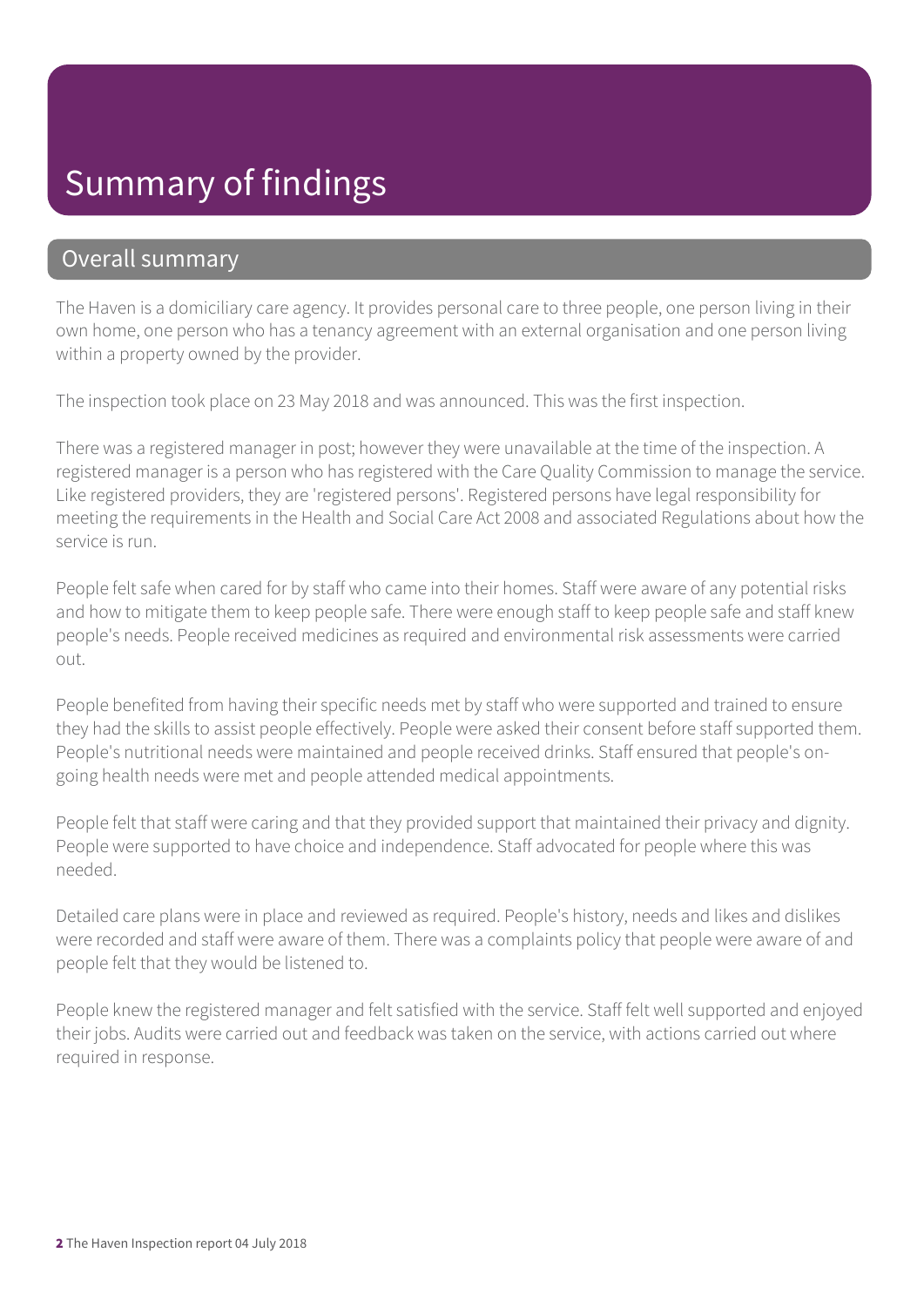#### The five questions we ask about services and what we found

We always ask the following five questions of services.

| Is the service safe?                                                                                                                                                                                                                                                                                        | Good |
|-------------------------------------------------------------------------------------------------------------------------------------------------------------------------------------------------------------------------------------------------------------------------------------------------------------|------|
| The service was safe.                                                                                                                                                                                                                                                                                       |      |
| People felt that they received safe care. Detailed risk<br>assessments were in place. There were enough staff to care for<br>people safely. Medicines were given as required.                                                                                                                               |      |
| Is the service effective?                                                                                                                                                                                                                                                                                   | Good |
| The service was effective.                                                                                                                                                                                                                                                                                  |      |
| Staff felt supported and received training which provided them<br>with the skills for the job. People were supported to maintain a<br>healthy diet and good health. People's needs were clearly<br>identified thorough assessments. Staff routinely obtained<br>people's consent prior to offering support. |      |
| Is the service caring?                                                                                                                                                                                                                                                                                      | Good |
| The service was caring.                                                                                                                                                                                                                                                                                     |      |
| People were supported by staff who they described as kind and<br>caring. Staff treated people with dignity and respect. People<br>were supported to express their views and make choices<br>regarding their daily living.                                                                                   |      |
| Is the service responsive?                                                                                                                                                                                                                                                                                  | Good |
| The service was responsive.                                                                                                                                                                                                                                                                                 |      |
| Detailed care plans were in place and updated in a timely<br>manner. Staff were aware of people's health and social care<br>needs and their personal preferences with regard to likes and<br>dislikes. People were confident that if they raised a complaint<br>they would be listened to.                  |      |
| Is the service well-led?                                                                                                                                                                                                                                                                                    | Good |
| The service was well led.                                                                                                                                                                                                                                                                                   |      |
| A variety of audits were in place in order to identify any concerns,<br>patterns or trends. People knew the registered manager well and<br>staff felt that they were listened to and well supported.                                                                                                        |      |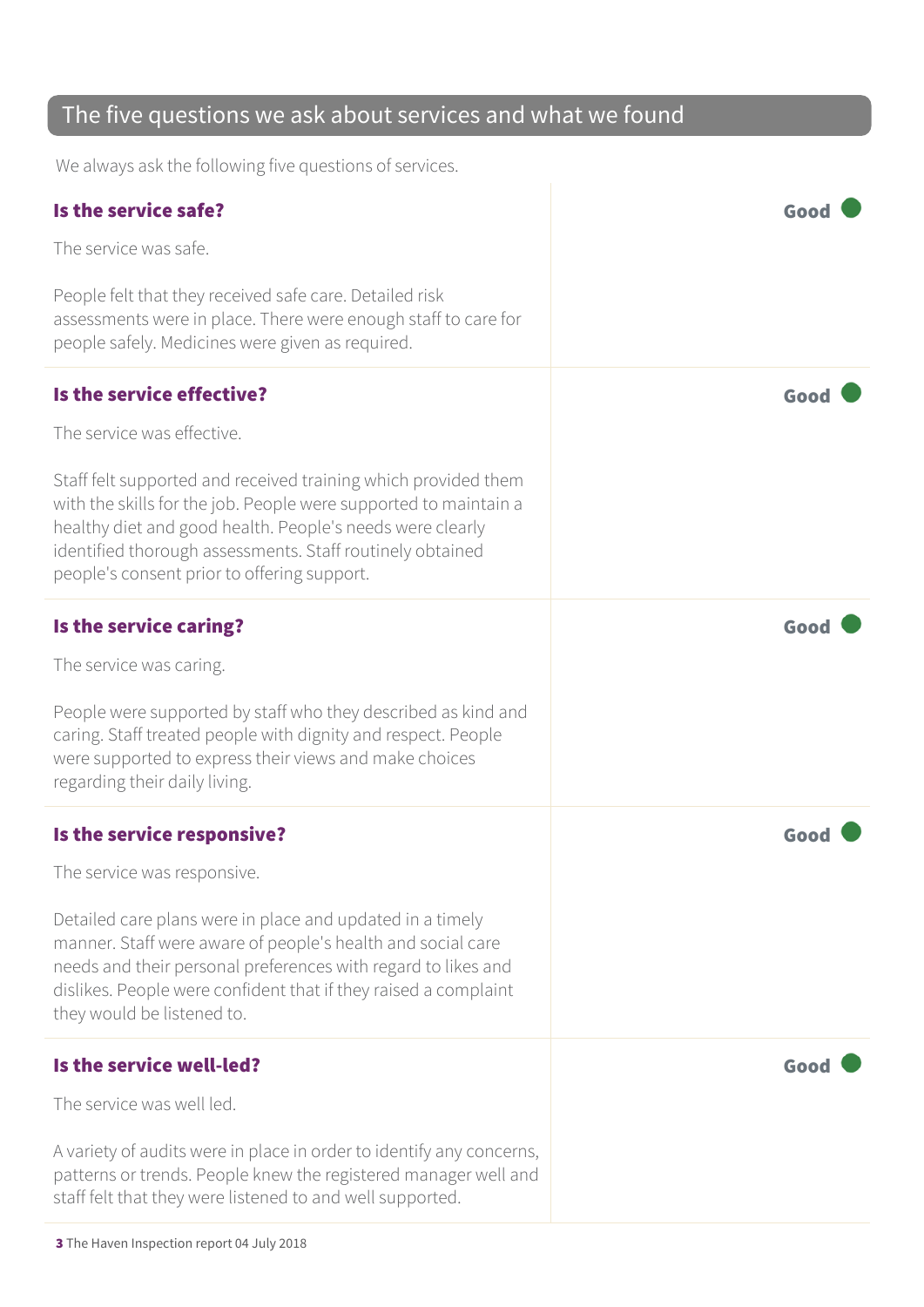

# The Haven

Detailed findings

## Background to this inspection

We carried out this inspection under Section 60 of the Health and Social Care Act 2008 as part of our regulatory functions. This inspection was planned to check whether the provider is meeting the legal requirements and regulations associated with the Health and Social Care Act 2008, to look at the overall quality of the service, and to provide a rating for the service under the Care Act 2014.'

The inspection was prompted following concerns raised with us about the care received by people using the service; however we found that there had been no concerns in relation to people who received a regulated activity, such as personal care.

This inspection took place on 23 May 2018 and was announced. We gave the provider 48 hours' notice in order to arrange for staff to be available to speak with us. The inspection team consisted of one inspector and an expert by experience. An expert by experience is a person who has experience of using or caring for someone who uses this type of care service. The expert by experience made telephone calls to people for their views on 22 May 2018.

We reviewed information we held about the service. This included information received from the provider about deaths, accidents/incidents and safeguarding alerts which they are required to send us by law. We also contacted the local authority who commission services to gather their feedback. We asked the provider to complete a Provider Information Return and received it as requested. This is information we require providers to send us at least once annually to give some key information about the service, what the service does well and improvements they plan to make. We took this into account when we inspected the service and made the judgements in this report.

We spoke with three people who used the service and one relative. We also spoke with two members of staff and one of the providers.

We looked at the care records for three people and their medicine records. We checked records held in relation to staff recruitment and training, accidents, incidents, complaints and systems in place to monitor the quality of the service.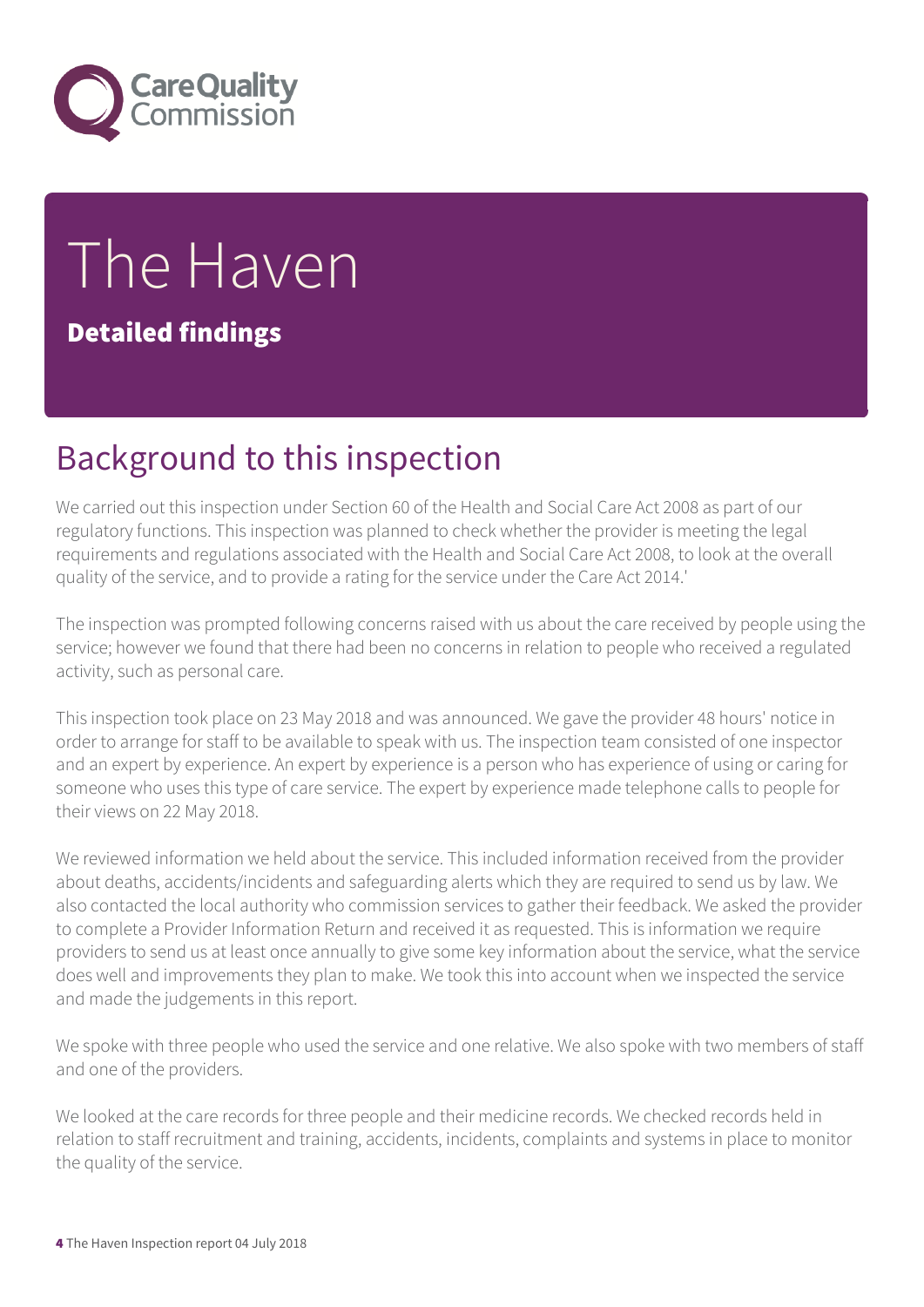People told us they received safe care, one person said, "Yes I do feel safe, the staff are very respectful, best organisation I have used. I have had several organisations over the years and this is the best one". A relative told us, "'[Person's name] is safe in the staff care, they are happy at the moment". A staff member shared, "People are kept safe, for example one person wasn't taking medicines appropriately, but we worked with them and agreed to give some assistance and the person now feels less stressed". Staff were able to discuss with us how they would respond to any concerns they had in relation to the safety of people. One staff member told us, "If I saw any safeguarding concerns I would go straight to the director. If they were involved I would go to the local authority or CQC, but would go to boss first and share what I had seen". We found that where potential safeguarding issues had been raised by staff actions had been put in place to mitigate risk. For example where a risk of a person falling when they put themselves to bed had been addressed as staff now ensured that the person was safely upstairs before leaving. We saw where safeguarding issues arose the local authority were informed, one example being when a person was in financial difficulty. We found that there was a procedure to record accidents and incidents; however this had not yet been required for those people receiving a regulated activity. Staff understood what action to take in the event of an emergency and one staff member told us, "In an emergency I would ring 999. I would assess the situation first, do what I could and contact the office".

We found that person specific risk assessments were in place, these included managing risk for concerns like falls, medicines, self-harm, physical aggression and exploitation from others. We saw risk assessments looked at trigger points for people, such as anxiety when not able to carry out tasks. A staff member told us, "We manage risk assessments really well. Staff read updates regularly and take any new information to managers for them to update files". We saw risk assessments reflected current risks and included information shared by the registered manager and professionals working with the person. Risk assessments were updated and reviewed in a timely manner.

One person told us, "The staff have never forgotten me" and a second said, "The staff have never let me down". A staff member told us, "The clients always get cared for, we don't miss calls. If there is ever a clash of personalities with a carer people can request a different carer and the management will make sure that it is all done in the correct way". A second staff member said, "We [staff] will sit and listen to people and have enough time to spend with people". We saw that staff rotas were in place and that they showed that there was enough staff to care for people in line with their care plans.

We saw evidence of, and staff told us of how they were required to complete a Disclosure and Barring check (DBS) to ensure that they were suitable to care for people and to provide identification and references prior to starting work. However, we found that on one staff recruitment file only one reference had been requested, which meant that a full picture of the staff members conduct within previous employment might not be provided. The director (provider) told us that they would ensure this was immediately done retrospectively. We found that staff members had provided photographic identification as part of the recruitment process and a work history.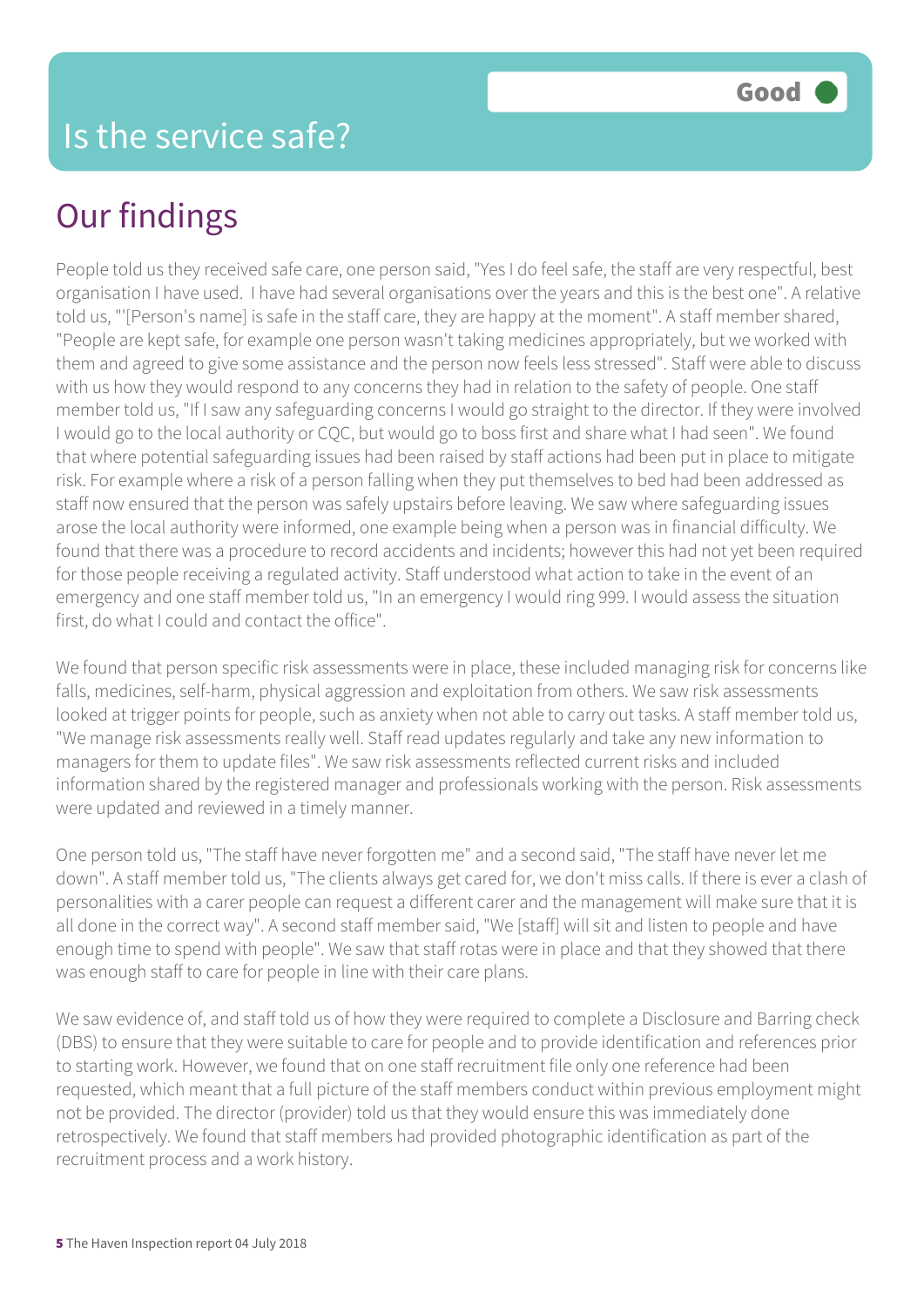People told us that they received their medicines as they should, with one person telling us, "The staff bring it [medicine] to me in the mornings and prompt me". A second person told us, "The three staff [who visit them] all follow the GP instructions to the letter". We looked at the Medication Administration Records [MAR] of people who received medicines and found that they had been recorded appropriately. A staff member told us, "The GP constantly monitors medicines and we discuss with them to keep people safe". A second staff member said, "We are trained to give medicines and we do an online test before we can administer them". We saw that people's care plans had a list of medicines included with detailed instructions for staff on how to give them.

We found that where people lived in a shared house owned by the provider infection control measures were in place and no concerns had been raised.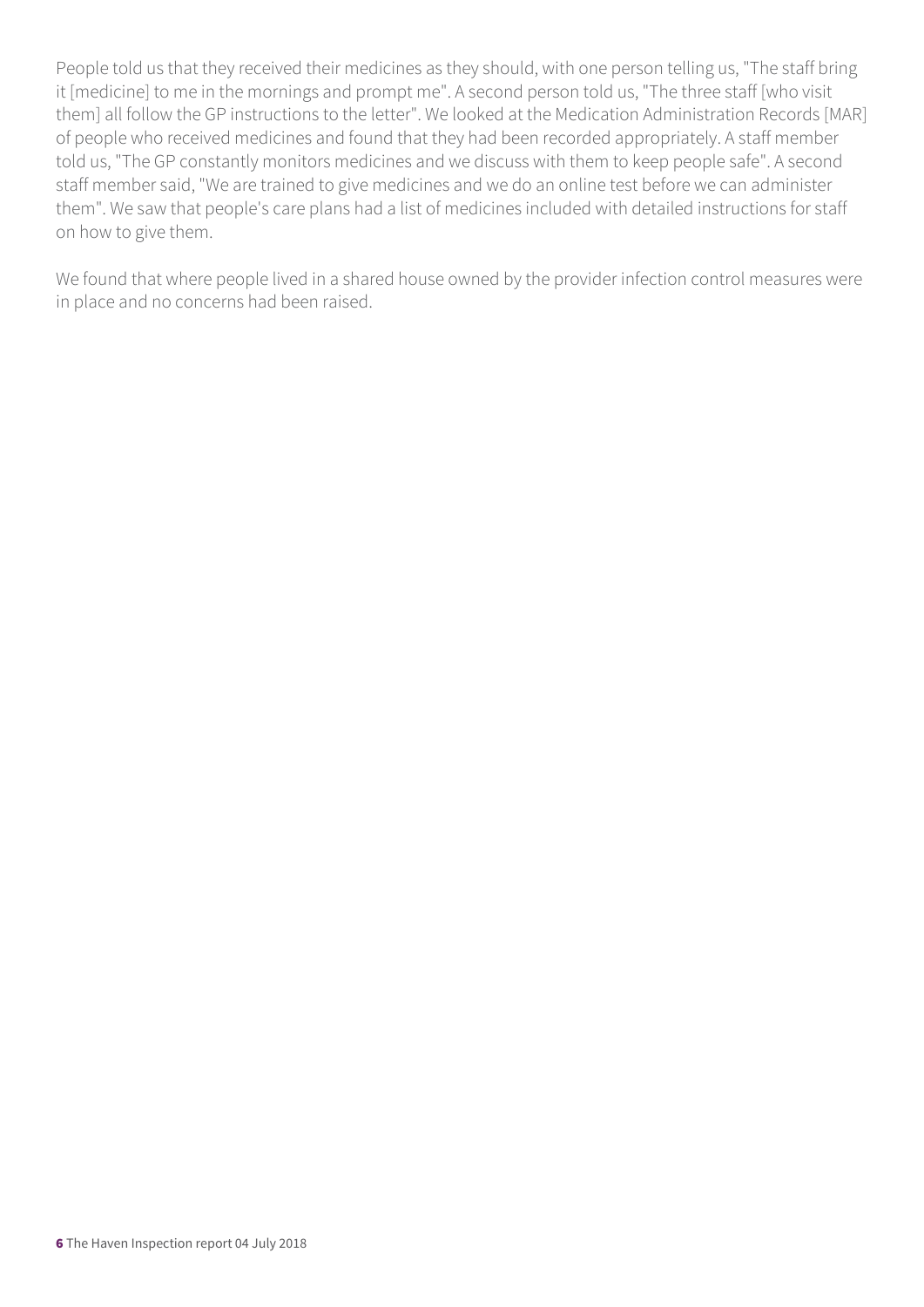#### Is the service effective?

## Our findings

People told us that staff were effective and were aware of their needs, with one person saying, "The staff are good, yeah they know what they are doing". A second person said, "The staff know when I am in a low mood or in good spirits". Staff members we spoke with were able to share with us their knowledge on caring for people, in particular those who required specific assistance, such as medical interventions.

We found that people's needs had been assessed prior to them receiving support and care records held information which included people's specific requirements related to their medical history, dietary requirements, family history and preferences. Staff were very knowledgeable about this information and demonstrated they knew people well.

Staff members told us that they had received an effective induction, with one staff member saying, "I had training and on the job induction, it was really helpful". A second member of staff shared, "I had an in-depth induction and had time off the rota so that I could make sure that I read the policies and procedures. I also shadowed other staff". We found staff felt well trained and one staff member said, "There is always lots of training and you can request specific training". We saw staff training was recorded so that the registered manager was clear when any training required updating.

Staff members told us they received supervisions where they could discuss issues related to their role with senior staff members, we saw that one observation within a supervision stated that 'The staff team are coming together really well'. Staff told us that they were able to speak with managers outside of supervision too and that there was an 'open door culture'. Appraisals were in place and staff used these as a way of reflecting on previous practice and setting goals for the coming year.

Staff members told us they communicated well with each other and with people using the service. A staff member told us, "We have a really effective communications book, which we record in daily events and any changes, so that other staff are aware". A second staff member said, "We share all we know between ourselves so that care is consistent".

The Mental Capacity Act 2005 (MCA) provides a legal framework for making particular decisions on behalf of people who may lack the mental capacity to do so for themselves. The Act requires that, as far as possible, people make their own decisions and are helped to do so when needed. When they lack mental capacity to take particular decisions, any made on their behalf must be in their best interests and as least restrictive as possible. People can only be deprived of their liberty so that they can receive care and treatment when this is in their best interests and legally authorised under the MCA. We found that people using the service were able to make decisions about their own lives.

We found people were asked for their consent and a relative told us, "The staff don't tell [person's name] what to do. The staff support [person's name] to do what they want to do within limits". A staff member told us, "I would always ask for consent and I guide people in their own time". We saw that a consent form had been signed by people using the service in order to give prior consent for support.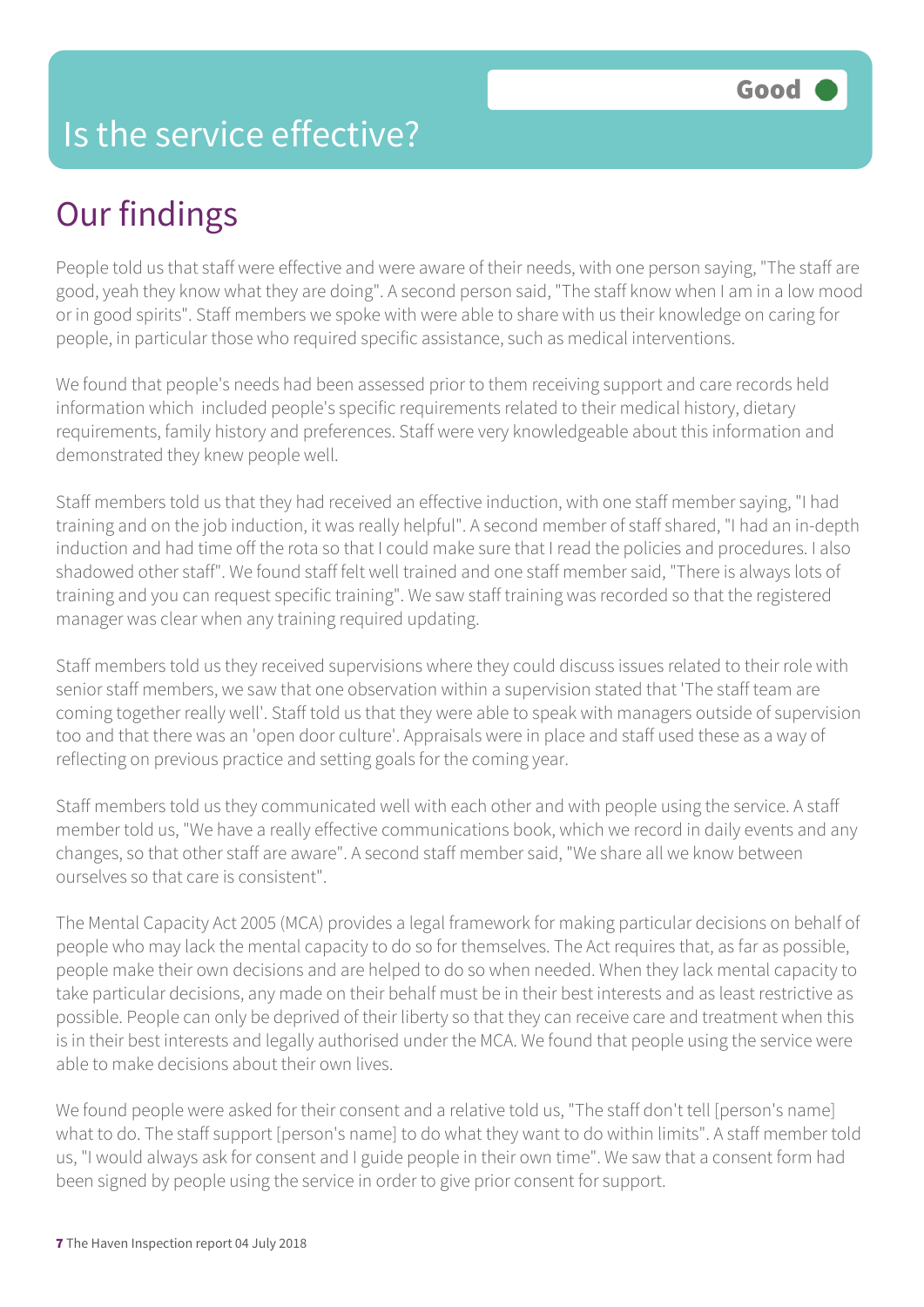People received meals prepared by staff and we found people were supported to maintain a healthy diet. People told us, "I have cooked meals and they [staff] give me choice". "I am having an egg mayo sandwich and then tonight jacket potato with cheese", and, "The staff help me cook my meals, I like it when the staff eat with me. 'I have to do healthy shopping. Today it is meat balls and pasta". A staff member told us how they had supported a person to have a healthy diet and said, "12 months ago [person's name] had no appetite and was losing weight following surgery. We built up their food and fluid intake slowly and expanded items on menus. They now have an interest in food again, in particular when staff bake their favourite cakes.

We saw people were supported to maintain good health. One person told us, "Later today the staff are taking me to a GP review". A relative told us, "[Person's name] can go to the dentist themselves and is good at that, but the staff support if a GP appointment is needed". A staff member told us, "If people need help to get to an appointment we will do all we can to get them there, even if it means coming into work earlier or leaving later". We saw that all medical appointments were documented and letters kept.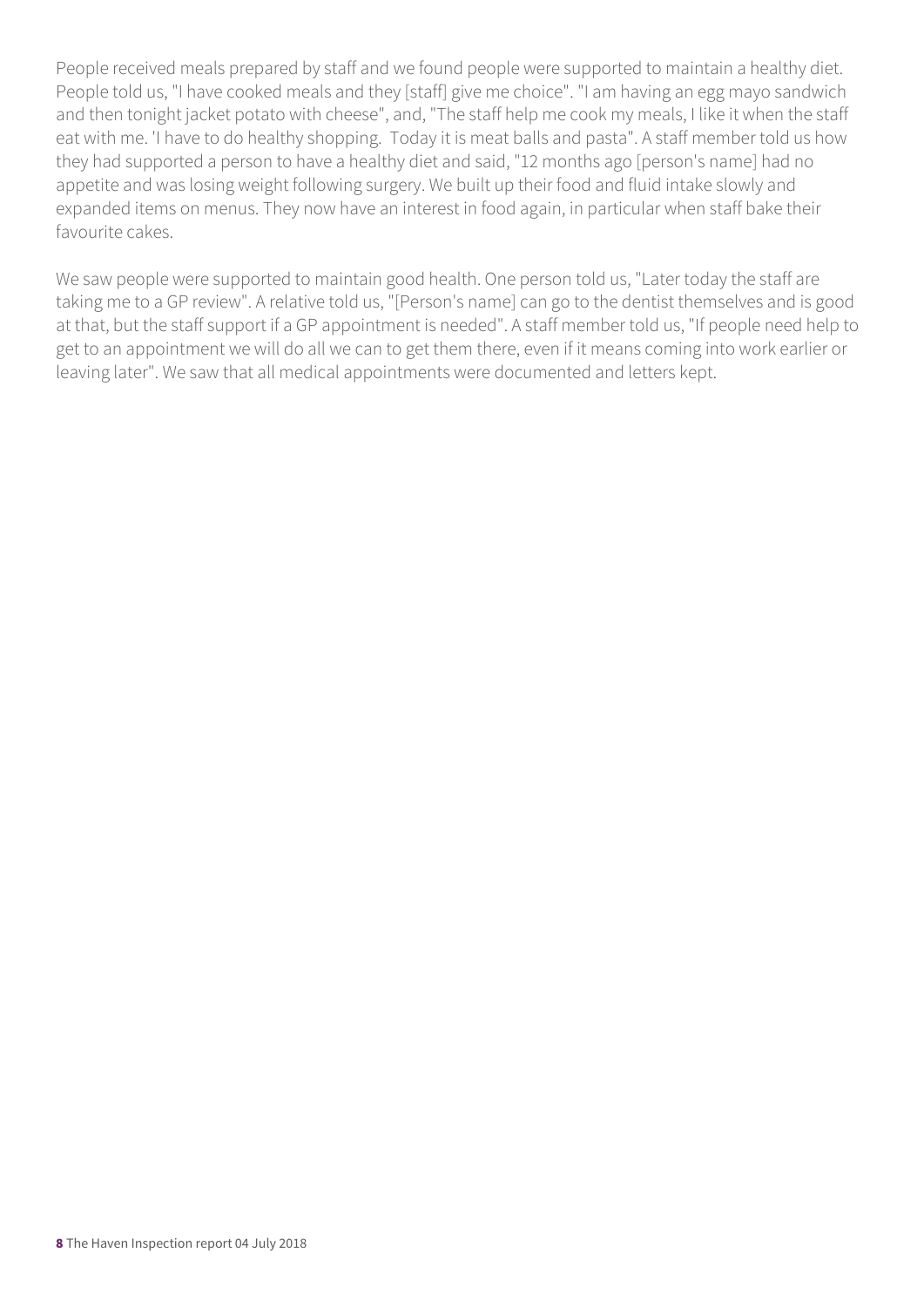Everyone we spoke with was complimentary of the care provided by the staff and one person told us, "The staff are kind and they are a good support to me. They are friendly and I like them". A relative told us, "The staff are a friendly bunch there are no major problems and I am contented with the care that is given". A staff member told us, "We care about people and will go in to support them whenever needed and outside of normal hours if they have an early appointment".

People told us that they were able to make their own choices and decisions where they were able to. One person told us, "I can make my own choices". A second person said, "'I go to bed when I want to. I am in my own flat". A relative told us, "Nobody [staff] tells [person's name] what to do they make their own choices". A staff member told us, "[Person's name] still has a lot of life in them and they choose to still work, so I will transport them to their place of work and support them in this". A second staff member said, "I care for people as they wish. Their wants and needs are always changing and one day they may be more able than the next. So I am able to be flexible to offer them choice".

People were encouraged to maintain their independence and one person said, "I can do things for myself and I do". A relative told us, "The staff will say to [person's name] 'come on let's do the bathroom together [have a wash] and [person's name] will be encouraged to be independent". A staff member told us, "I encourage independence; I want people to feel involved, so I get them to participate whenever I can, such as helping to make their bed".

We found people were treated with dignity and respect. People told us they felt that staff were sensitive when it came to making sure their dignity was maintained. One staff member told us, "[Person's name] dresses himself, but I will stand outside of door to assist. [Person's name] didn't realise they were not dressed appropriately, so I encouraged them to cover up without embarrassing them". A staff member said, "We have great respect for clients and would never do anything like talking negatively about them in their presence".

Staff members told us that they had good working relationships with people's friends and relatives and told us, "I have raised concerns with [person's name's] next of kin and keep them informed". A second staff member shared, "We have good relationships with family members and I talk to [person's names] representative multiple times a day to update them".

Where people may require the support of an advocate, we saw that this was in place. Staff also actively took on the role of advocate for people and examples given included, speaking up for people when they required more medical tests, dealing with financial issues with government agencies on the person's behalf and speaking with colleges when a person found things difficult. We saw that a pictorial contact information sheet included telephone numbers for advocates, should this be required. An advocate can be used when people have difficulty making decisions and require this support to voice their views and wishes.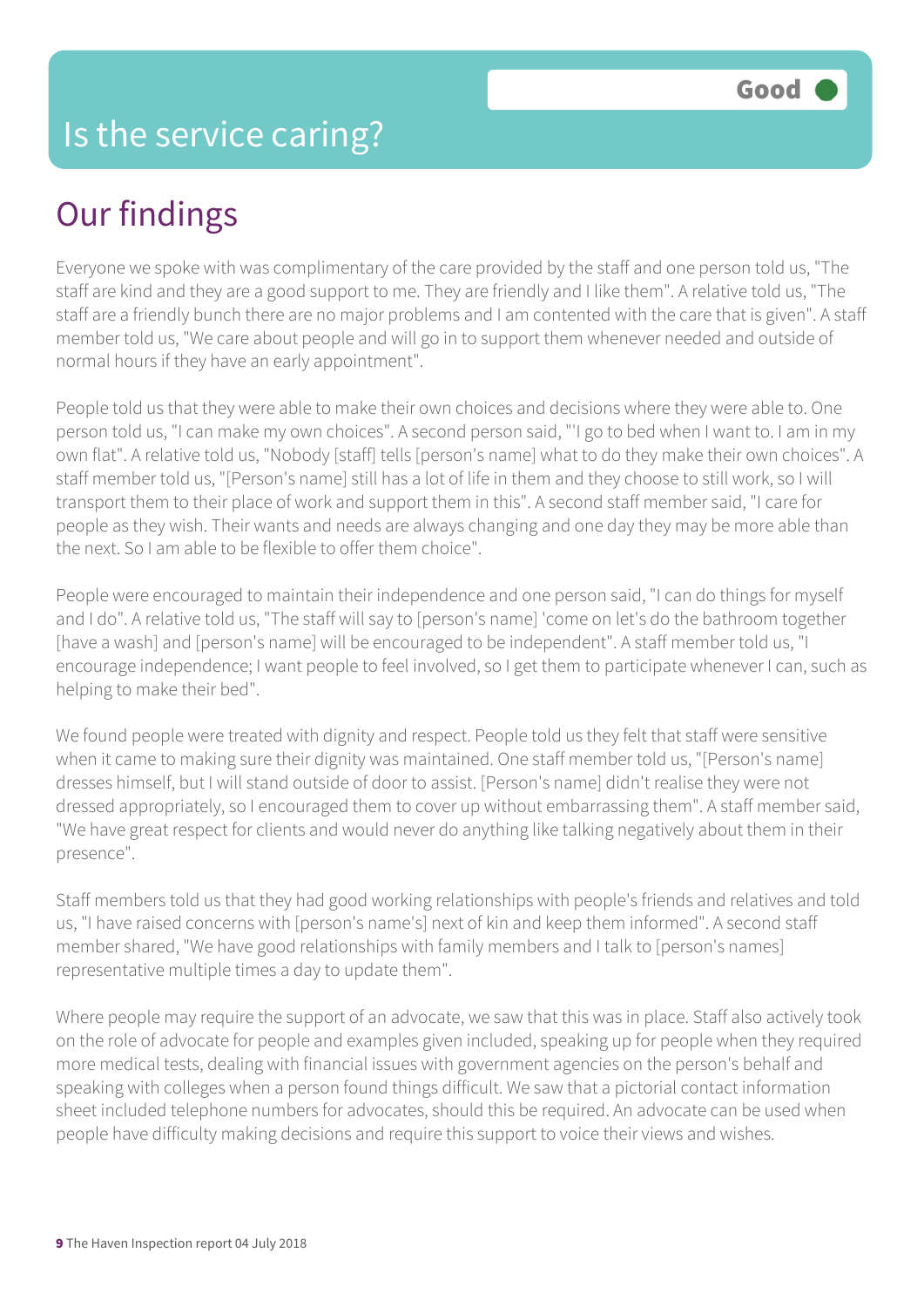We found pre-assessment information had been included in the care plan, which enabled the provider to ensure that they were able to meet people's needs. Care records showed that people and/or their relatives had been involved in this process with one person telling us, "I was involved with the care plan and it is reviewed and I have a lovely keyworker who helps [devise care plan]". A relative told us, "There was an initial assessment". A staff member told us, "The manager will be involved in reviews and comes out to speak with people, in particular for medicine reviews". We found care plans were updated six monthly in the mental health service and monthly in the Dementia service, or sooner if required. Care plans related to a mental health recovery plan and covered for example; physical and self-care, living skills, social networks, work, relationships, addictive behaviour and responsibilities, identity and self-esteem, trust and hope. Areas of risk were noted, such as staying safe within relationships and this was recorded within the care plan. Support needs also listed included regaining strength after illness and providing companionship to the person.

One person told us, "The staff all know what I like and dislike". Care plans detailed people's day to day needs and preferences, such as how people prefer to maintain hygiene (shower rather than bath), food preferences, television choices and how they like to interact with staff, for example one person didn't wish to be 'cared' for and wished to look upon staff as companions. We found that daily records were kept up to date and included information on people's health, mood and appetite.

We saw that information had been given to people about different external projects and groups in the area that might suit their needs. Groups were also run from the service's head office that people could participate in and these included, Zumba and mindfulness. We also saw one person getting involved in some gardening at the rear of the office. We found that one person who had used the service for many years had been encouraged to develop skills and confidence by volunteering within the Dementia service and they had now secured paid part time employment within the organisation. Other people who had received support through the organisation continued to volunteer their time and skills to support others using the service.

People told us that they would feel confident in reporting any complaints. One person said, "I would sit the person down and in the nicest way we would sit and talk about things". A second person shared, "I would tell Head Office or the managers if I had a complaint and they would help me". A relative told us, "We have no complaints because there are no major concerns". A staff member said, "If we had any complaints from people or from ourselves I think the manager would listen and do something". We found that there was a complaints procedure in place, but there had been no complaints raised at this time.

The service was not caring for any persons who were on end of life care at the time of the inspection. However; staff told us if people were at the end of their life care would still be provided for them at home should they require it. One staff member gave an example of when a person was very poorly following an operation and they received half hourly observations during that time.